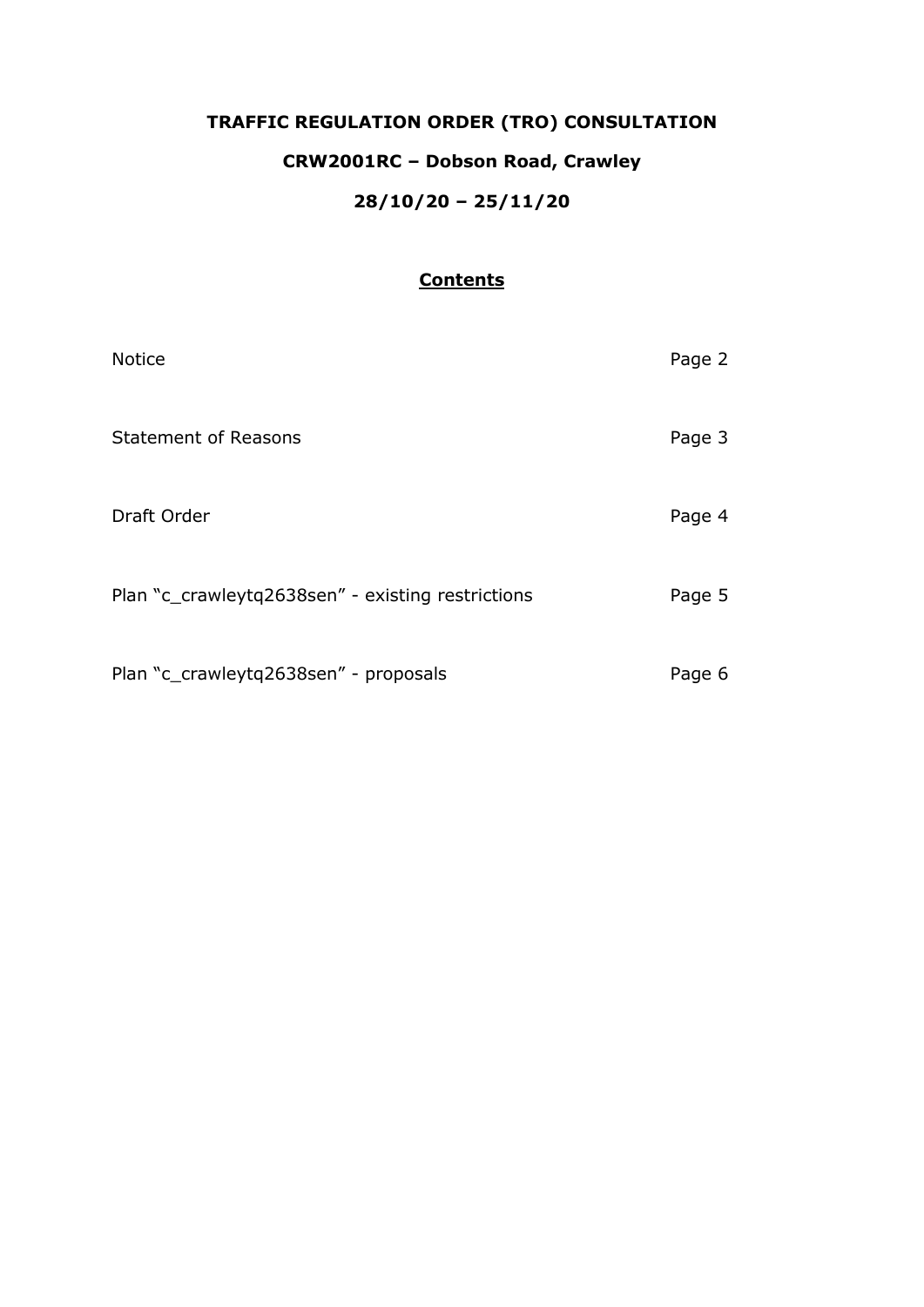# **WEST SUSSEX COUNTY COUNCIL ((CRAWLEY BOROUGH) (PARKING PLACES AND TRAFFIC REGULATION)**

# **(CONSOLIDATION) ORDER 2010) (DOBSON ROAD AMENDMENT) ORDER 202\***

**NOTICE** is hereby given that West Sussex County Council propose to make a permanent Order under the provisions of the Road Traffic Regulation Act 1984, the effect of which will be to introduce lengths of prohibition of waiting at all times (double yellow lines) on sections of both sides of Dobson Road.

The consultation for this proposal will start on 28 October 2020 and, AT THAT TIME, full details of the proposal in this Notice can be viewed on our [website](https://www.westsussex.gov.uk/roads-and-travel/traffic-regulation-orders/) [www.westsussex.gov.uk/tro.](http://www.westsussex.gov.uk/tro) The website includes a response form for comments or objections.

Due to current social distancing requirements, paper copies of documents will not be available to view in council offices or libraries. People without access to a computer who wish to view details of the scheme should telephone the West Sussex County Council Contact Centre on 01243 642105 to receive the documents by post.

Any objections or comments about the proposal must be received by 25 November 2020. These may be sent via the response form on the website, in writing to: TRO Team, West Sussex County Council, The Grange, Tower Street, Chichester, PO19 1RH; or by e-mail to: [tro.team@westsussex.gov.uk.](mailto:tro.team@westsussex.gov.uk) Library staff will NOT be in a position to answer questions on the proposal and all correspondence should be addressed to the undersigned, quoting the reference TRO/CRW2001/RC. Only correspondence including a full name and address will be considered.

Dated this 28 October 2020

 Director of Law & Assurance County Hall **Chichester**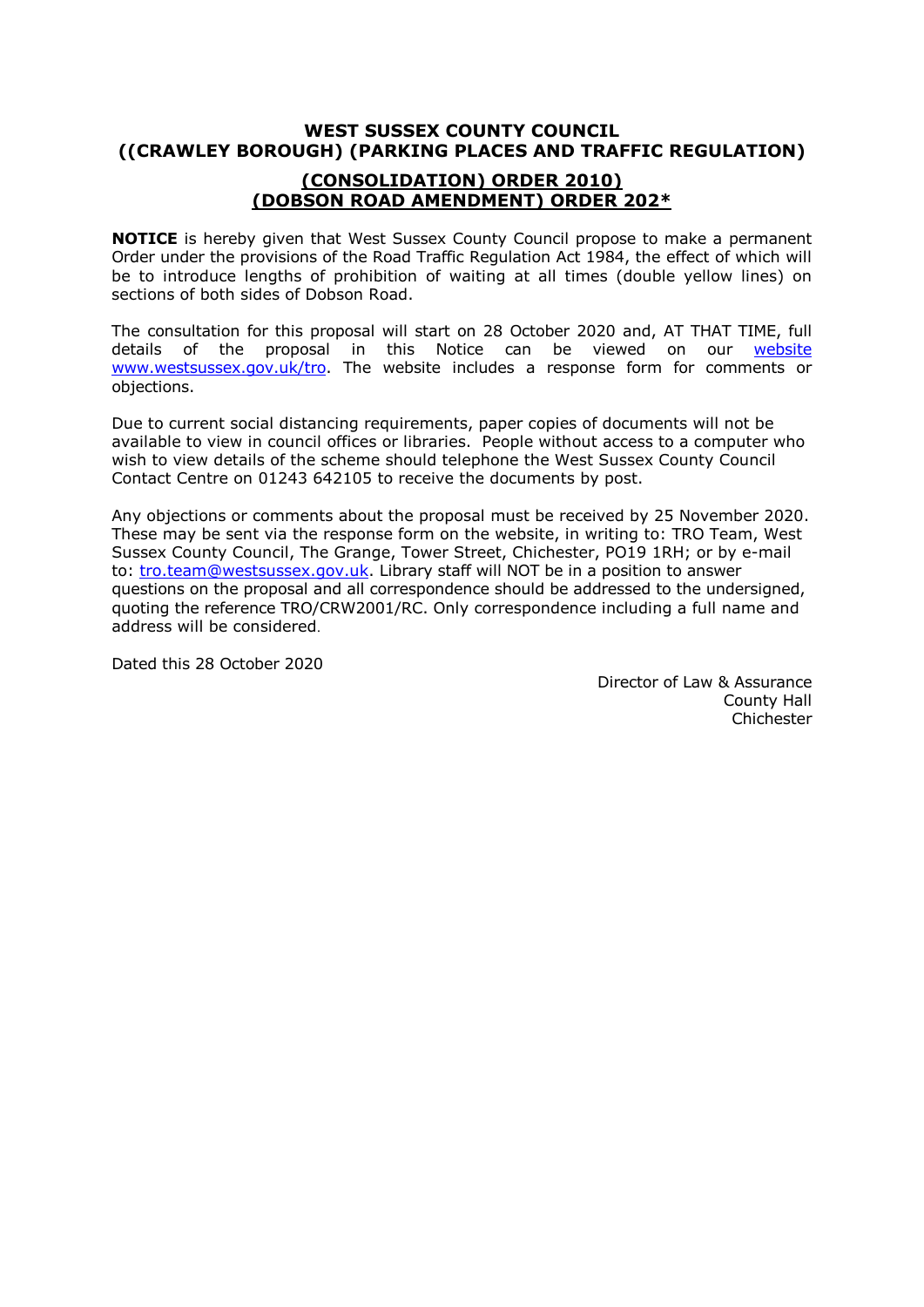## **WEST SUSSEX COUNTY COUNCIL ((CRAWLEY BOROUGH) (PARKING PLACES AND TRAFFIC REGULATION) (CONSOLIDATION) ORDER 2010) (DOBSON ROAD AMENDMENT) ORDER 202\***

#### **STATEMENT OF REASONS FOR PROPOSING TO MAKE THE ORDER**

The County Council in exercise of their powers under the Road Traffic Regulation Act 1984, propose to introduce a permanent Order the effect of which will be to introduce lengths of prohibition of waiting at all times (double yellow lines) on sections of both sides of Dobson Road.

Local residents have reported numerous incidences of inconsiderate parking in Dobson Road, south of Vivienne Close, obstructing the road. This causes access issues for delivery vehicles and on occasion has resulted in refuse vehicles and a hearse being unable to access the road.

Crawley County Local Committee approved progression of a TRO to resolve these issues.

It is acknowledged that pressure for parking in Dobson Road is high due to its proximity to Langley Green hospital, County Oak retail park, Manor Royal business district and Langley Green mosque.

The introduction of lengths of prohibition of waiting at all times (double yellow lines) on Dobson Road, south of Vivienne Close and in the vicinity of Ashmore House aims to deter parking on the narrower sections of Dobson Road to prevent obstruction, improve forward visibility and aid traffic movements.

This Order is proposed for avoiding danger to persons or other traffic using the road or any other road or for preventing the likelihood of any such danger arising and for facilitating the passage on the road or any other road of any class of traffic (including pedestrians).

Plan Nos. TQ2638SEN

shows the lengths of road, which are the subject of the proposed Order.

Director of Law & Assurance County Hall Chichester

Dated October 2020